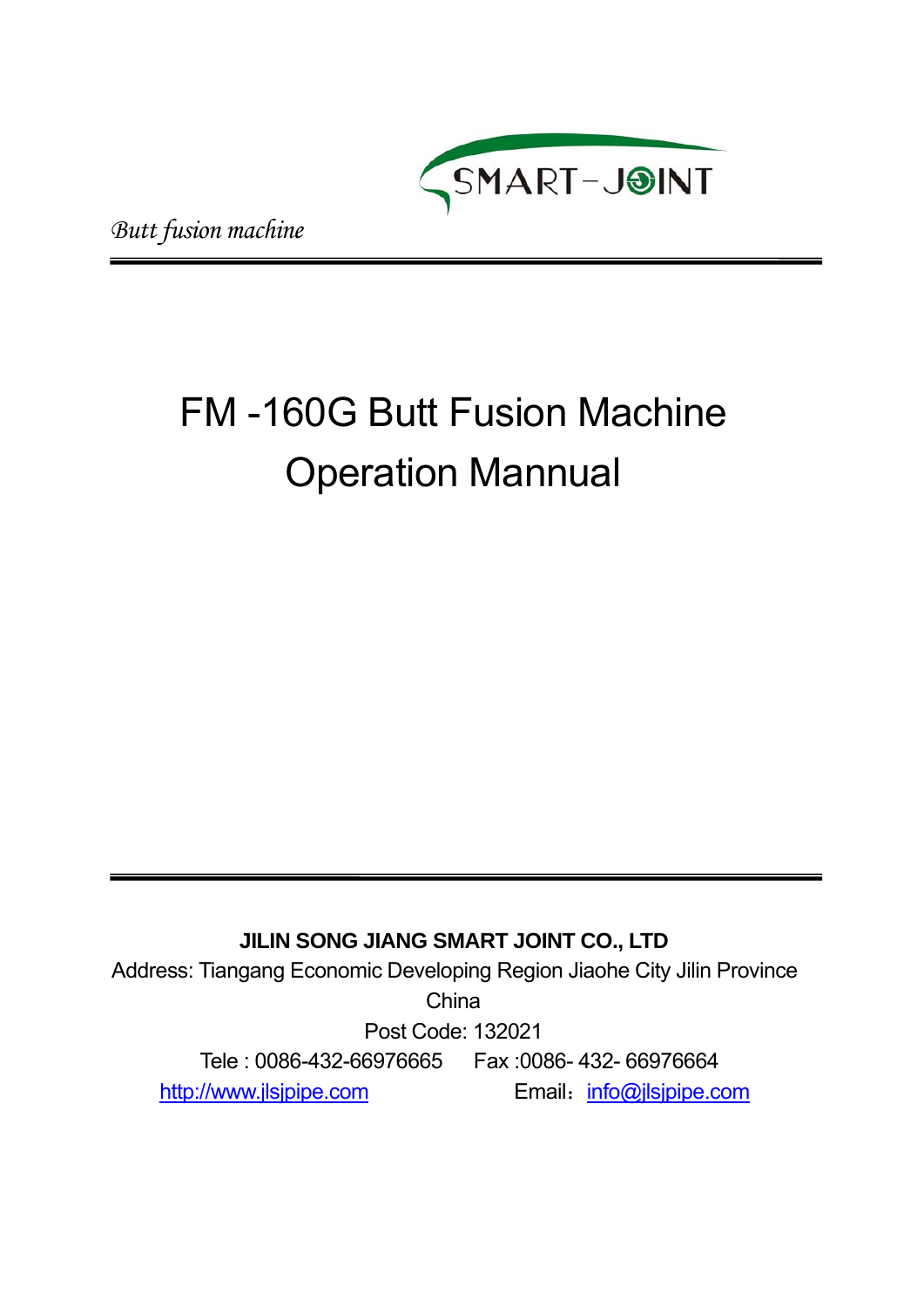# **Safety Rules According to Directives CE**

(To be read carefully and apply while utilizing the FM 160g)

Due to the specific use, this machine cannot be supplied with all kind of fix and removable protection suitable to avoid any risk of accident. The machine, therefore, must be utilized, adjusted and keep in perfect functioning conditions by skill operators.

# **Warning – Rules - Obligations**

The use of machine composed by electrical components and movable parts, it's always a potential danger. In order to avoid any kind of accident caused by electrical or mechanical sources it's strongly suggested to read and follow carefully the following safety rules before operating the machine.

#### **Transport**

- **Basic Machine**, keep the maximum care while moving and it's suggested to utilize mechanical aids.
- Facing Tool, keep the maximum care while moving it and it's compulsory to utilize the handle also take care about the blades mounted in, it's compulsory use gloves.
- $\checkmark$  **Heating plate**, supplied with transport handle.

keep the maximum care while moving it also keep the maximum care while utilizing it due to the high temperature involved always more than 200℃, it's strongly suggested to use suitable gloves. In order to move from one working place to the other, the facing tool and the heating plate must located into the special support. This support is heavy therefore it's necessary to utilize the maximum care to move it. Avoid transport the components by holding from the cable and remember to use suitable gloves.

#### **Electrical Connections**

- The machine is operated by 220 Volts therefore be sure that the power supply plug is supplied with the safety devices according to the standard requirements, also check that the power supply will be on the rang of maximum 10% of the machine's nominal tension.
- $\checkmark$  While the facing tool is connected to the power supply do not leave it into the basic machine but place it into the special support. In this position, even if the start bottom is pushed the engine does not start.
- $\checkmark$  Check regularly the cable and the plug and in case substitute by qualify personnel.
- Before carry out reparation or maintenance all the plugs must with plug out from the power supply.

# **Environmental Conditions**

The working area must be clean and duly lighted. It's very dangerous to utilize the machine in case of rain or in wheat conditions or close to flammable agents.

#### **Clothes**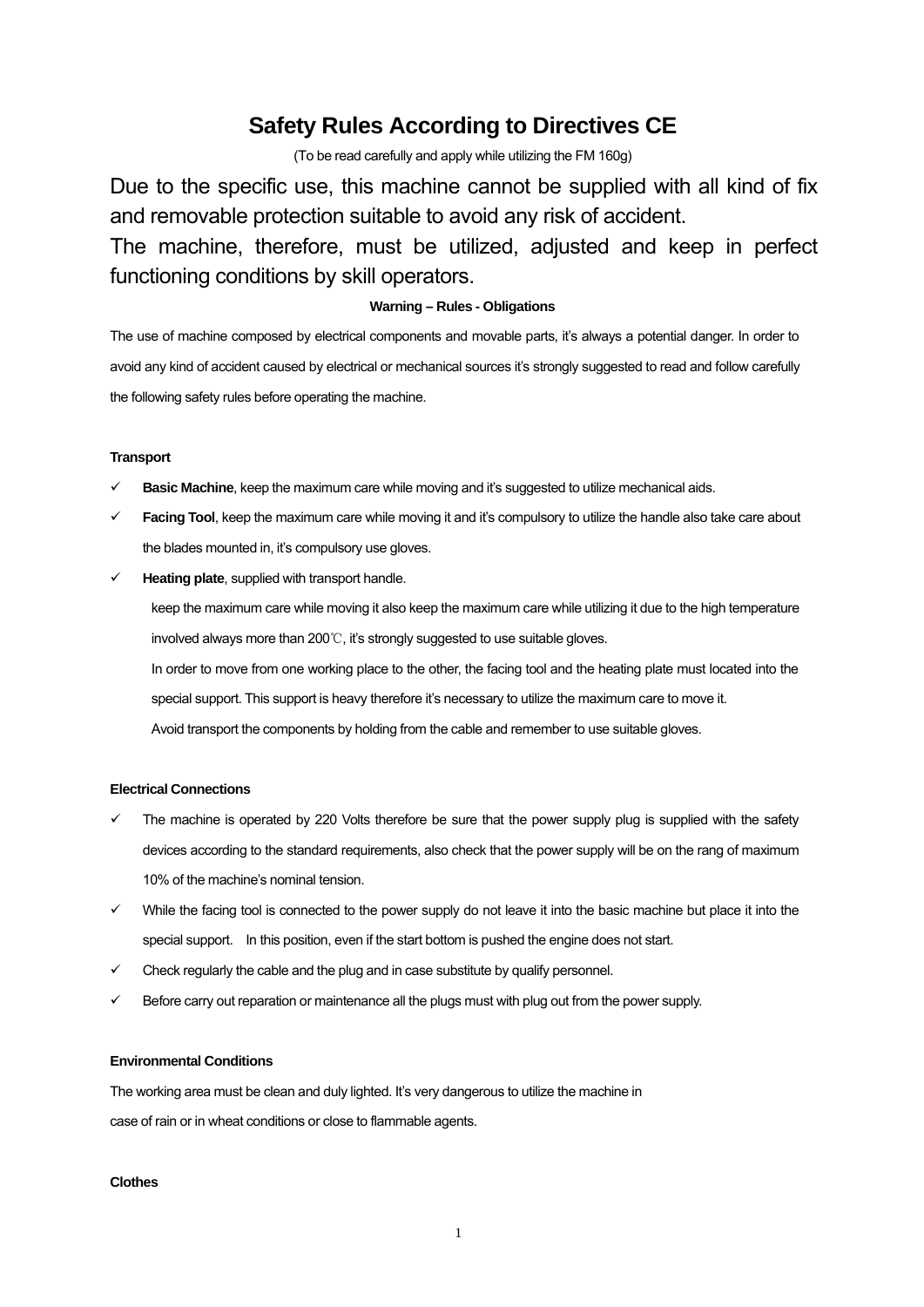Keep the maximum care while utilizing the machine due to the high temperature involved on the heating plate always more than 200℃, it's strongly suggested to use suitable gloves. Avoid long clothes and avoid bracelets, necklaces that might be hooked into the machine.

#### **Correct machine's operation**

Remember to check and read carefully the manual before utilizing the machine and the accessories.

#### **Keep always the maximum attention**

After the heating plate has been disconnected temperature will be hot for some minutes.

Keep the maximum care while utilizing facing tool. Be carefully to the blades, it's strongly suggested to use suitable gloves. During the facing operation (facing tool in movement) it's forbidden to take out the shavings,

Avoid utilizing the machine after drinking or drugs use.

Take care that all the people around the machine are at safety distance.

While starting operating take care to avoid leave arms between the movable and fix trolleys. It's compulsory to

#### **Squashing danger**

While starting operating take care to avoid leave legs or arms between the movable and fix trolleys. It's compulsory to be far the basic machine.

#### **Acoustic pollution**

The acoustic pollution of the drill engine is less than 85dB (value measured at 1 meter distance from the operator). Due to some particular cases such as too much pressure during the facing the noise should be increased, therefore it's suggested to protections.

#### **Important !!!**

Keep the maximum care reading and following the above Warning – Rules – Obligations the JILIN SONG JIANG SMART JONT CO. LTD decline all responsibilities if are not followed totally.

#### **Burns** Wear Electric Pinchs **Blade** Gloves Danger Danger Danger Danger

# Label on machine's components showing potential dangers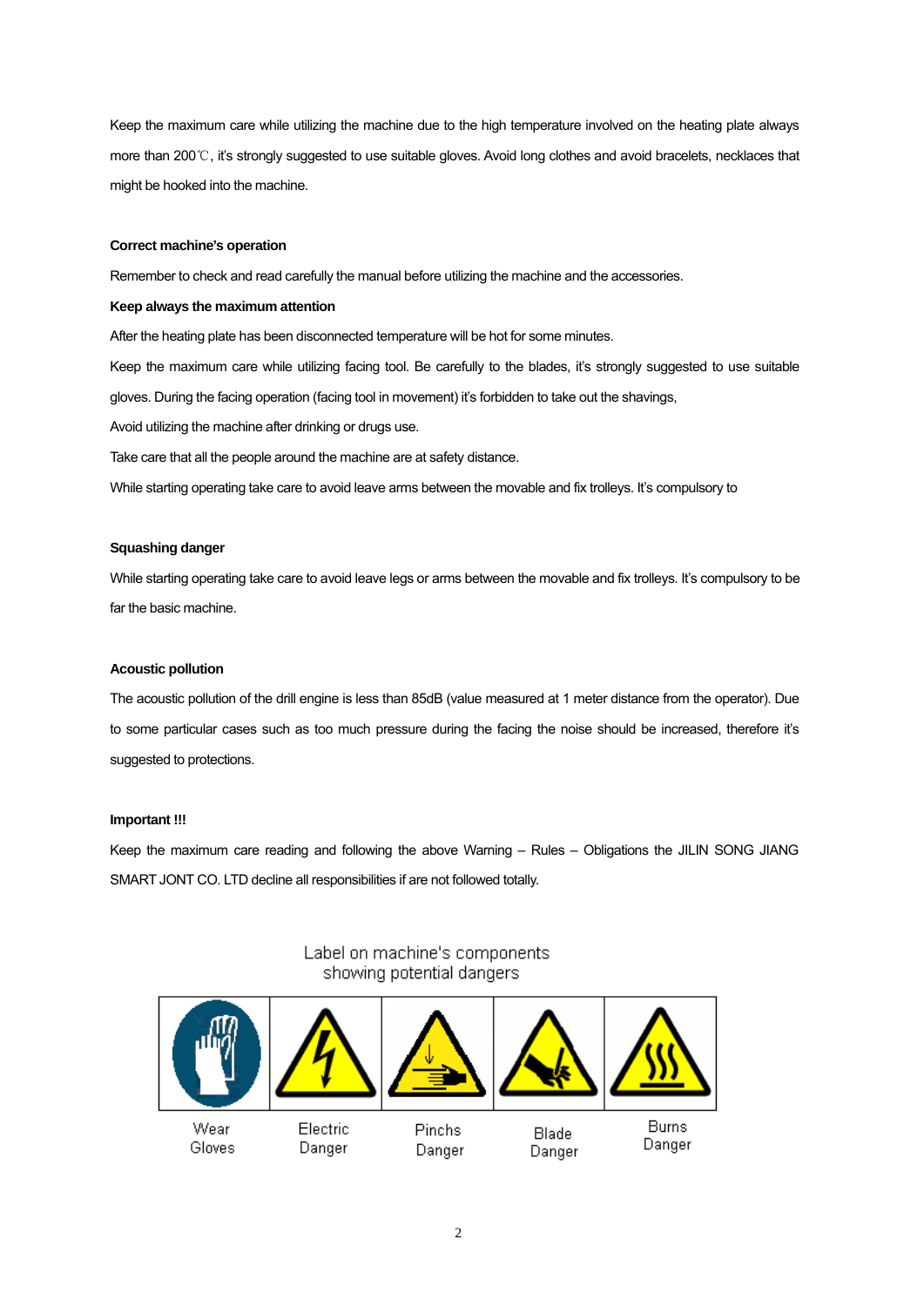# **A: Introduction**

FM-160G is a manual butt fusion machine. Combines of base machine, facer, heating plate and other parts. It's easy for operation, very light. Suitable for SDR17 pipe welding for water supply.

# **B: Parameter**

- 1:Welding Range:Dn160、Dn140、Dn125、Dn110、Dn90、Dn75、Dn63;
- 2: Voltage: 220 VAC;
- 4: Heater Power: 1000 W;
- 5:Facer Power: 750 W;
- 6: Total Weight: 37 Kg

# **A: Welding**

# **1**. **Preparation**

Connect the heater and facer plug with the sockets. Set the temperature for the heater.

Load the pipes between the clamps. Keep them in the same level.

# **2**:**Facing**

Move the handle on the base machine and make the motile clamp back forward. Put the facer on the spindles. Push the handle to make the motile clamp move forward until the pipe ends against the facer. Hold on the handle and press the switch for facer.

# **3**:**Pipe Concentricity Check**

Take out the facer and check the pipe ends and adjust the locking bolts to make the pipe on the same level.

# **4**:**Welding Phase**

**1)** When the heater temperature reaches set one, put the heater between the pipe ends, and push the handle to make the pipe ends contact with the heater. Add balanced force on the handle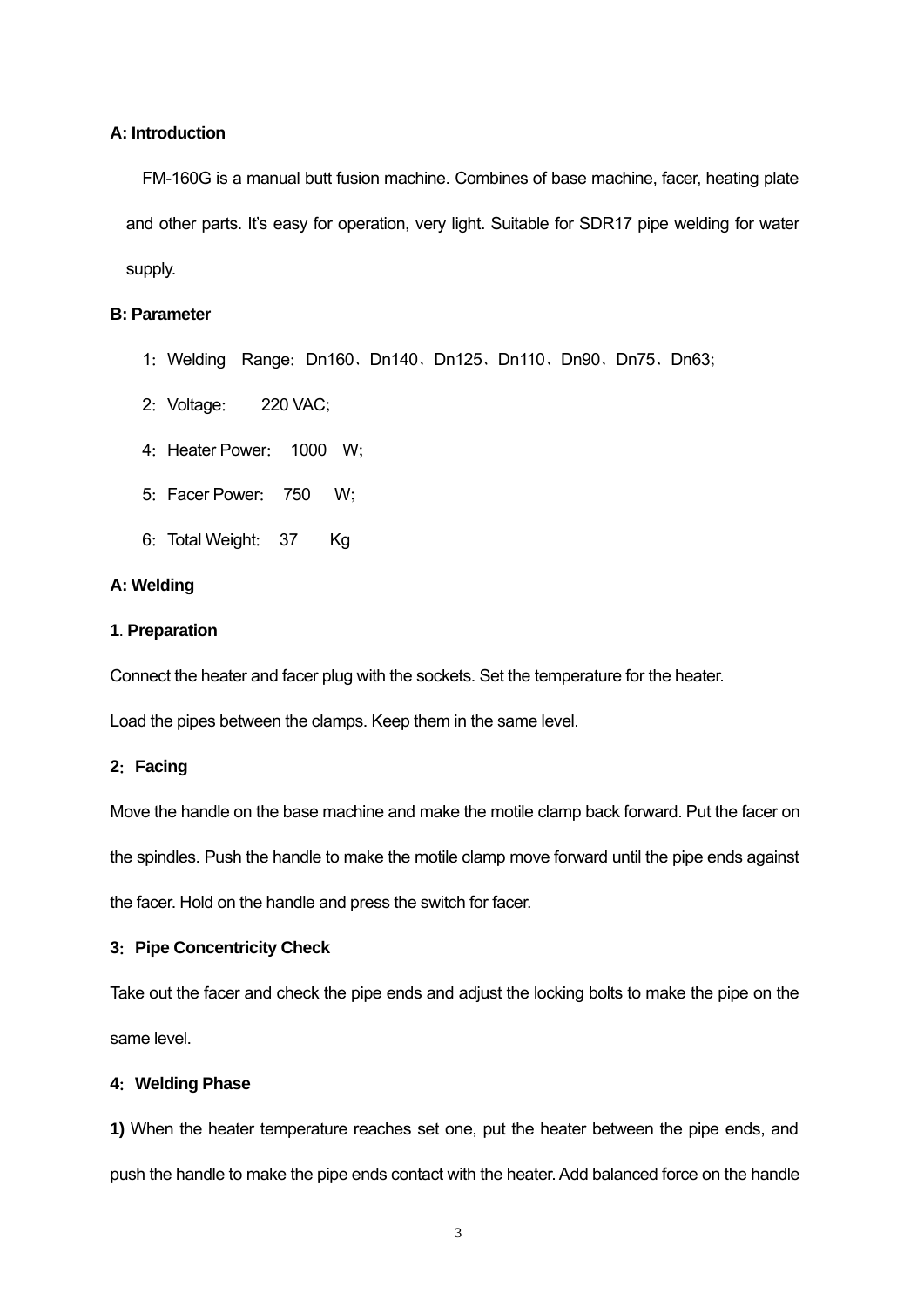until the loop formed. This is the first phase –Preheating time T1=e seconds (e: Wall thickness of pipe) Unit: mm

**2)** After this phase, just hole on the handle without increasing force, keep the pipe against the heater. Maintain this status for time T2 =8×e Seconds (e: Wall thickness of pipe) Unit: mm, T2 time is soaking time.

**3)** Then take out the heater soon ( T3≤ 3 seconds).

**4)** Push the handle and move the motile clamp forward with proper force. The two pipe ends fused together. We call it fusion time T4 which shouldn't shorter than T2).

Picture in the right as followed is for qualified joints. The size of loop can follow as displayed in the picture.



B=  $(0.6 \sim 0.7)$  e; H=  $(0.3 \sim 0.4)$  e

e: pipe wall thickness Unit: mm

Picture in the left is an unqualified joint. It's resulted from the unbalanced force.